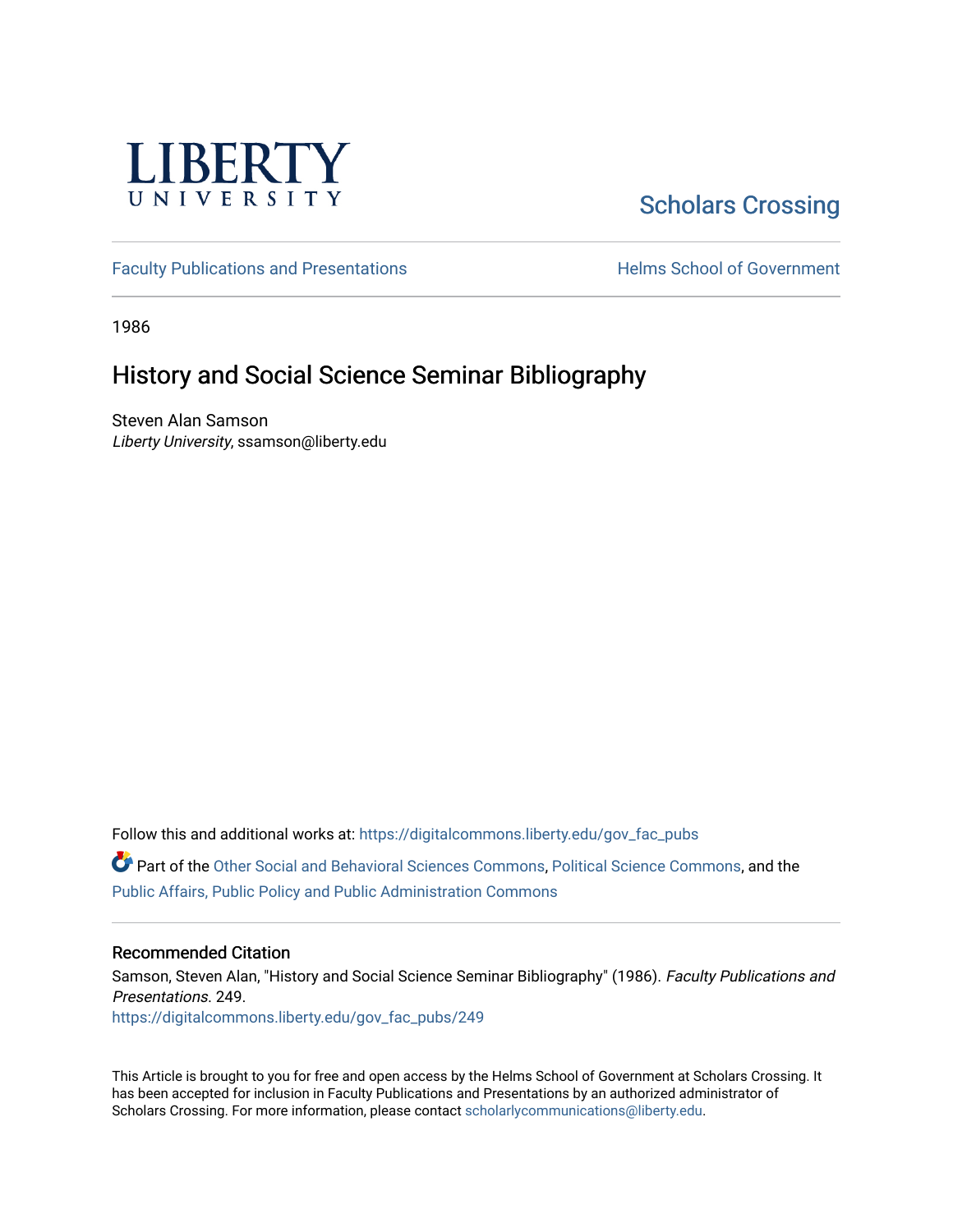### HISTORY AND SOCIAL SCIENCE SEMINAR

### Reading List

### Marion College Library

 $\hat{\mathcal{L}}$ 

| Arendt, Hannah.         | The Origins of Totalitarianism                       | 321.9         | Ar 330 | (1951) |
|-------------------------|------------------------------------------------------|---------------|--------|--------|
| Augustine of Hippo.     | The City of God                                      | 242           | Aug    | (426)  |
| Brooks, Van Wyck.       | The Flowering of New England                         | 810.9         | B791f  | (1946) |
| Burckhardt, Jacob.      | The Civilization of the Renaissance<br>in Italy      | 945           | Bur    | (1868) |
| Burke, Edmund.          | Reflections on the Revolution in France              | 308           | Bur    | (1790) |
| Cohn, Norman.           | The Pursuit of the Millenium                         | 270.5 сббр    |        | (1961) |
| Horwitz, Morton J.      | The Transformation of American Law,                  | 346.73009033  |        |        |
|                         | 1790-1860                                            |               | H842t  | (1977) |
| Kirk, Russell.          | The Conservative Mind                                | 320.52 K634c  |        | (1953) |
| Martin, Rose.           | Fabian Freeway                                       | 335.14 M365f  |        | (1966) |
| Morley, Felix.          | Freedom and Federalism                               | 342.73 Mor    |        | (1959) |
| Nash, George H.         | The Conservative Intellectual Movement<br>in America | 320.52 N173c  |        | (1976) |
| *Rushdoony, Rousas J.   | Foundations of Social Order                          | 238.1 R895f   |        | (1968) |
| Shafarevich, Igor.      | The Socialist Phenomenon                             | 335.009 Sh135 |        | (1980) |
| Stauffer, Ethelbert.    | Christ and the Caesars                               | 270.1         | Sta    | (1955) |
| Tyler, Alice Felt.      | Freedom's Ferment                                    | 309.173 T971f |        | (1944) |
| Wittfogel, Karl A.      | Oriental Despotism                                   | 321.6         | Wit    | (1957) |
| Wolfe, Bertram.         | Three Who Made a Revolution                          | 974.08 W832t  |        | (1948) |
| Other Libraries         |                                                      |               |        |        |
| **Billington, James.    | Fire in the Minds of Men                             |               |        | (1980) |
| Balke, Willem.          | Calvin and the Anabaptist Radicals                   |               |        | (1981) |
| Baumer, Franklin L.     | Religion and the Rise of Scepticism                  |               |        | (1960) |
| Berman, Harold.         | Law and Revolution                                   |               |        | (1983) |
| Coates, Willson H.      | The Emergence of Liberal Humanism                    |               |        | (1966) |
|                         | The Ordeal of Liberal Humanism                       |               |        | (1966) |
| Cochrane, Chas. N.      | Christianity and Classical Culture                   |               |        | (1940) |
| *Dehio, Ludwig.         | The Precarious Balance                               |               |        | (1962) |
| Dobbs, Zygmund.         | The Great Deceit                                     |               |        | (1964) |
| Douglas, Ann.           | The Feminization of American Culture                 |               |        | (1977) |
| Fell, Barry.            | America B.C.                                         |               |        | (1976) |
| Friedman, Lawrence M.   | A History of American Law                            |               |        | (1973) |
| Hall, Thomas C.         | The Religious Background of Amer. Culture            |               |        | (1930) |
| Hall, Verna M.          | The Christian History of the Amer. Rev.              |               |        | (1976) |
| Kirk, Russell.          | The Roots of American Order                          |               |        | (1974) |
| **Kuehnelt-Leddihn.     | Leftism                                              |               |        | (1974) |
| Lippmann, Walter.       | The Good Society                                     |               |        | (1936) |
| Mason, Alpheus &        | In Quest of Freedom                                  |               |        | (1959) |
| Richard Leach           |                                                      |               |        |        |
| Morley, Felix.          | The Power in the People                              |               |        | (1949) |
| North, Gary.            | The Dominion Covenant: Genesis                       |               |        | (1982) |
| **Rosenstock-Huessy, E. | Out of Revolution                                    |               |        | (1938) |
| Rushdoony, Rousas John. | The Institutes of Biblical Law                       |               |        | (1973) |
| $\star$                 | The Nature of the American System                    |               |        | (1965) |
| $\star$                 | This Independent Republic                            |               |        | (1964) |
| Scott, Otto.            | Robespierre                                          |               |        | (1974) |
|                         | The Secret Six                                       |               |        | (1979) |
| Talmon, J.L.            | The Origins of Totalitarian Democracy                |               |        | (1970) |
| Webster, Nesta H.       | Secret Societies and Subversive Movements            |               |        | (1924) |
| Yarmolinsky, Adam.      | The Road to Revolution                               |               |        | (1957) |
| Yates, Frances.         | Giordano Bruno and the Hermetic Tradition            |               |        |        |
|                         |                                                      |               |        |        |